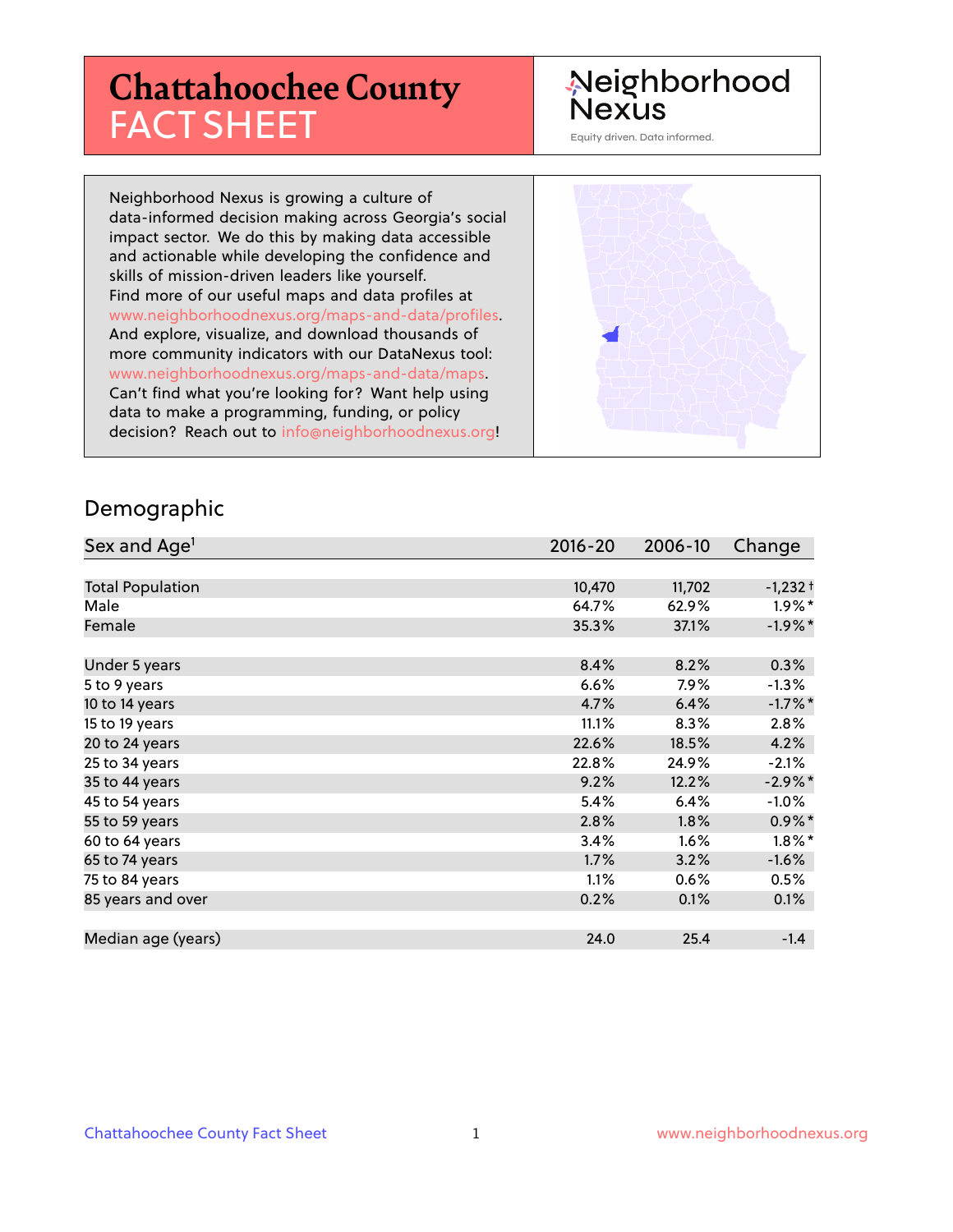# Demographic, continued...

| Race <sup>2</sup>                                   | $2016 - 20$ | 2006-10 | Change     |
|-----------------------------------------------------|-------------|---------|------------|
| <b>Total population</b>                             | 10,470      | 11,702  | $-1,232+$  |
| One race                                            | 93.6%       | 97.1%   | $-3.6\%$ * |
| White                                               | 65.8%       | 66.5%   | $-0.7%$    |
| <b>Black or African American</b>                    | 21.1%       | 23.3%   | $-2.1\%$ * |
| American Indian and Alaska Native                   | 0.1%        | 0.7%    | $-0.5%$    |
| Asian                                               | 2.5%        | 2.1%    | 0.3%       |
| Native Hawaiian and Other Pacific Islander          | 0.4%        | 0.0%    | 0.4%       |
| Some other race                                     | 3.6%        | 4.6%    | $-1.0%$    |
| Two or more races                                   | 6.4%        | 2.9%    | $3.6\%$ *  |
| Race alone or in combination with other race(s) $3$ | $2016 - 20$ | 2006-10 | Change     |
| Total population                                    | 10,470      | 11,702  | $-1,232+$  |
| White                                               | 70.4%       | 69.0%   | 1.4%       |
| <b>Black or African American</b>                    | 24.7%       | 23.7%   | 1.0%       |
| American Indian and Alaska Native                   | 0.8%        | 1.0%    | $-0.2%$    |
| Asian                                               | 4.2%        | 3.0%    | $1.2\%$ *  |
| Native Hawaiian and Other Pacific Islander          | 1.1%        | 0.0%    | 1.1%       |
| Some other race                                     | 6.4%        | 6.2%    | 0.1%       |
| Hispanic or Latino and Race <sup>4</sup>            | $2016 - 20$ | 2006-10 | Change     |
| Total population                                    | 10,470      | 11,702  | $-1,232+$  |
| Hispanic or Latino (of any race)                    | 16.2%       | 12.3%   | 4.0% +     |
| Not Hispanic or Latino                              | 83.8%       | 87.7%   | $-4.0%$ t  |
| White alone                                         | 56.6%       | 61.0%   | $-4.4\%$ * |
| Black or African American alone                     | 20.3%       | 22.3%   | $-2.0\%$ * |
| American Indian and Alaska Native alone             | 0.0%        | 0.7%    | $-0.7%$    |
| Asian alone                                         | 2.4%        | 2.0%    | 0.4%       |
| Native Hawaiian and Other Pacific Islander alone    | 0.4%        | 0.0%    | 0.4%       |
| Some other race alone                               | 1.0%        | 0.2%    | $0.8\%$ *  |
| Two or more races                                   | 3.1%        | 1.6%    | $1.5%$ *   |
| U.S. Citizenship Status <sup>5</sup>                | 2016-20     | 2006-10 | Change     |
| Foreign-born population                             | 426         | 652     | $-226$     |
| Naturalized U.S. citizen                            | 57.0%       | 43.9%   | 13.2%      |
| Not a U.S. citizen                                  | 43.0%       | 56.1%   | $-13.2%$   |
| Citizen, Voting Age Population <sup>6</sup>         | $2016 - 20$ | 2006-10 | Change     |
| Citizen, 18 and over population                     | 8,145       | 8,373   | $-228$     |
| Male                                                | 68.7%       | 66.9%   | $1.8\%$ *  |
| Female                                              | 31.3%       | 33.1%   | $-1.8%$    |
|                                                     |             |         |            |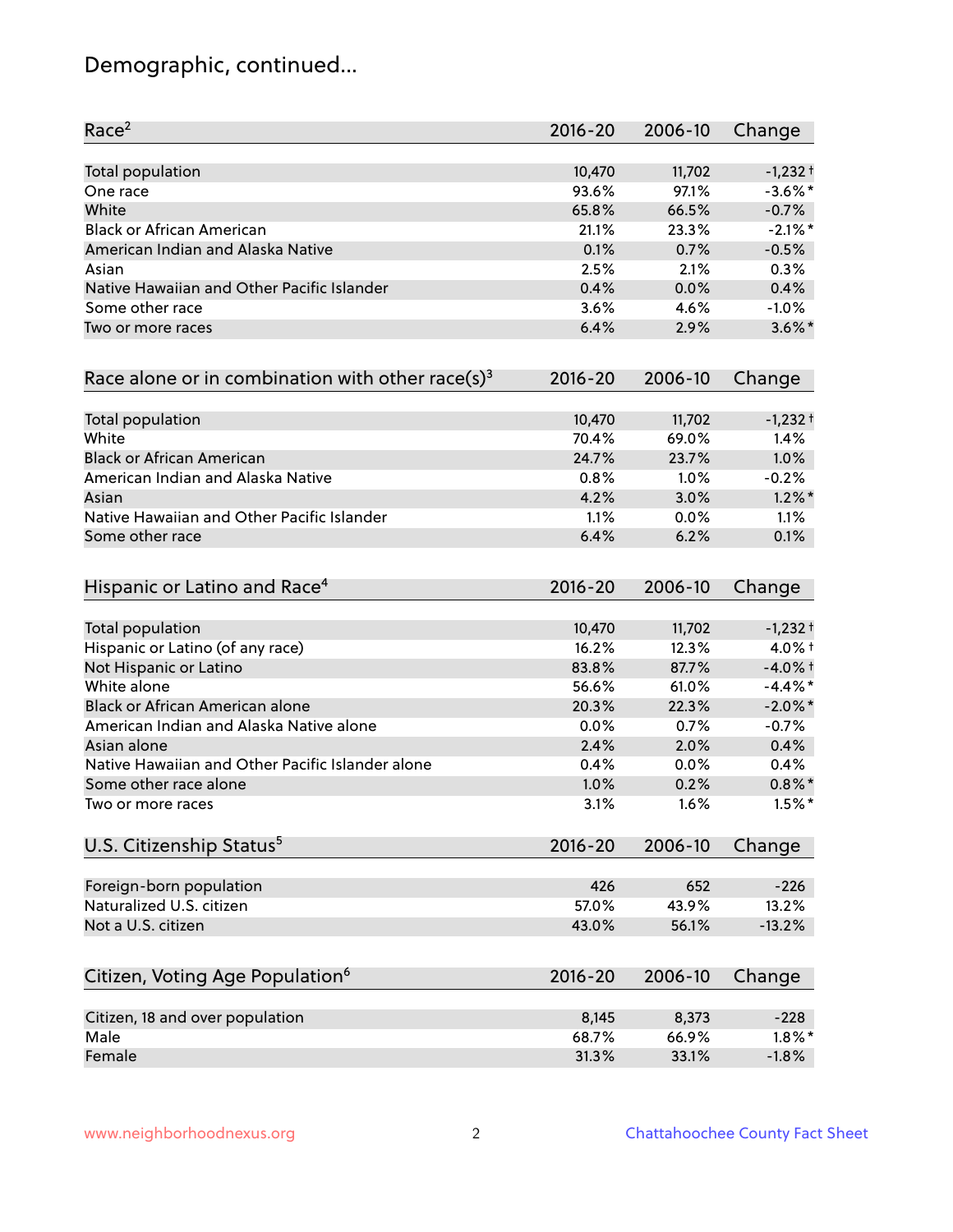#### Economic

| Income <sup>7</sup>                                 | $2016 - 20$ | 2006-10 | Change             |
|-----------------------------------------------------|-------------|---------|--------------------|
|                                                     |             |         |                    |
| All households                                      | 2,550       | 2,537   | 13                 |
| Less than \$10,000                                  | 9.5%        | 7.2%    | 2.3%               |
| \$10,000 to \$14,999                                | 5.8%        | 4.8%    | 1.0%               |
| \$15,000 to \$24,999                                | 10.8%       | 7.6%    | 3.2%               |
| \$25,000 to \$34,999                                | 7.4%        | 9.0%    | $-1.6%$            |
| \$35,000 to \$49,999                                | 22.5%       | 19.1%   | 3.4%               |
| \$50,000 to \$74,999                                | 16.3%       | 30.1%   | $-13.8\%$ *        |
| \$75,000 to \$99,999                                | 14.0%       | 8.9%    | $5.1\%$ *          |
| \$100,000 to \$149,999                              | 9.6%        | 11.2%   | $-1.6%$            |
| \$150,000 to \$199,999                              | 2.5%        | 0.9%    | $1.6\%$ *          |
| \$200,000 or more                                   | 1.6%        | 1.1%    | 0.5%               |
| Median household income (dollars)                   | 45,700      | 51,089  | $-5,389$           |
| Mean household income (dollars)                     | 65,044      | 56,811  | 8,233              |
| With earnings                                       | 76.7%       | 87.3%   | $-10.6\%$ *        |
| Mean earnings (dollars)                             | 71,847      | 59,284  | 12,563             |
| <b>With Social Security</b>                         | 20.3%       | 9.9%    | 10.4%*             |
| Mean Social Security income (dollars)               | 13,277      | 14,234  | $-957$             |
| With retirement income                              | 19.3%       | 10.4%   | 8.9%*              |
| Mean retirement income (dollars)                    | 18,993      | 13,272  | 5,720*             |
| With Supplemental Security Income                   | 5.6%        | 1.6%    | 4.0%*              |
| Mean Supplemental Security Income (dollars)         | 7,906       | 7,234   | 672                |
| With cash public assistance income                  | 0.7%        | 0.7%    | 0.0%               |
| Mean cash public assistance income (dollars)        | (X)         | 1,941   | $(X)$ <sup>+</sup> |
| With Food Stamp/SNAP benefits in the past 12 months | 15.6%       | 12.3%   | 3.3%               |
|                                                     |             |         |                    |
| Families                                            | 1,941       | 1,977   | -36                |
| Less than \$10,000                                  | 7.9%        | 6.0%    | 1.9%               |
| \$10,000 to \$14,999                                | 2.7%        | 3.9%    | $-1.3%$            |
| \$15,000 to \$24,999                                | 11.7%       | 7.1%    | 4.6%               |
| \$25,000 to \$34,999                                | 9.4%        | 6.5%    | 2.9%               |
| \$35,000 to \$49,999                                | 24.0%       | 21.1%   | 2.9%               |
| \$50,000 to \$74,999                                | 13.9%       | 32.3%   | $-18.4\%$ *        |
| \$75,000 to \$99,999                                | 15.6%       | 9.0%    | $6.6\%$ *          |
| \$100,000 to \$149,999                              | 10.8%       | 12.0%   | $-1.2%$            |
| \$150,000 to \$199,999                              | 1.9%        | 0.7%    | $1.2\%$ *          |
| \$200,000 or more                                   | 2.2%        | 1.4%    | 0.7%               |
| Median family income (dollars)                      | 47,321      | 55,745  | $-8,424$           |
| Mean family income (dollars)                        | 70,571      | 59,633  | 10,938*            |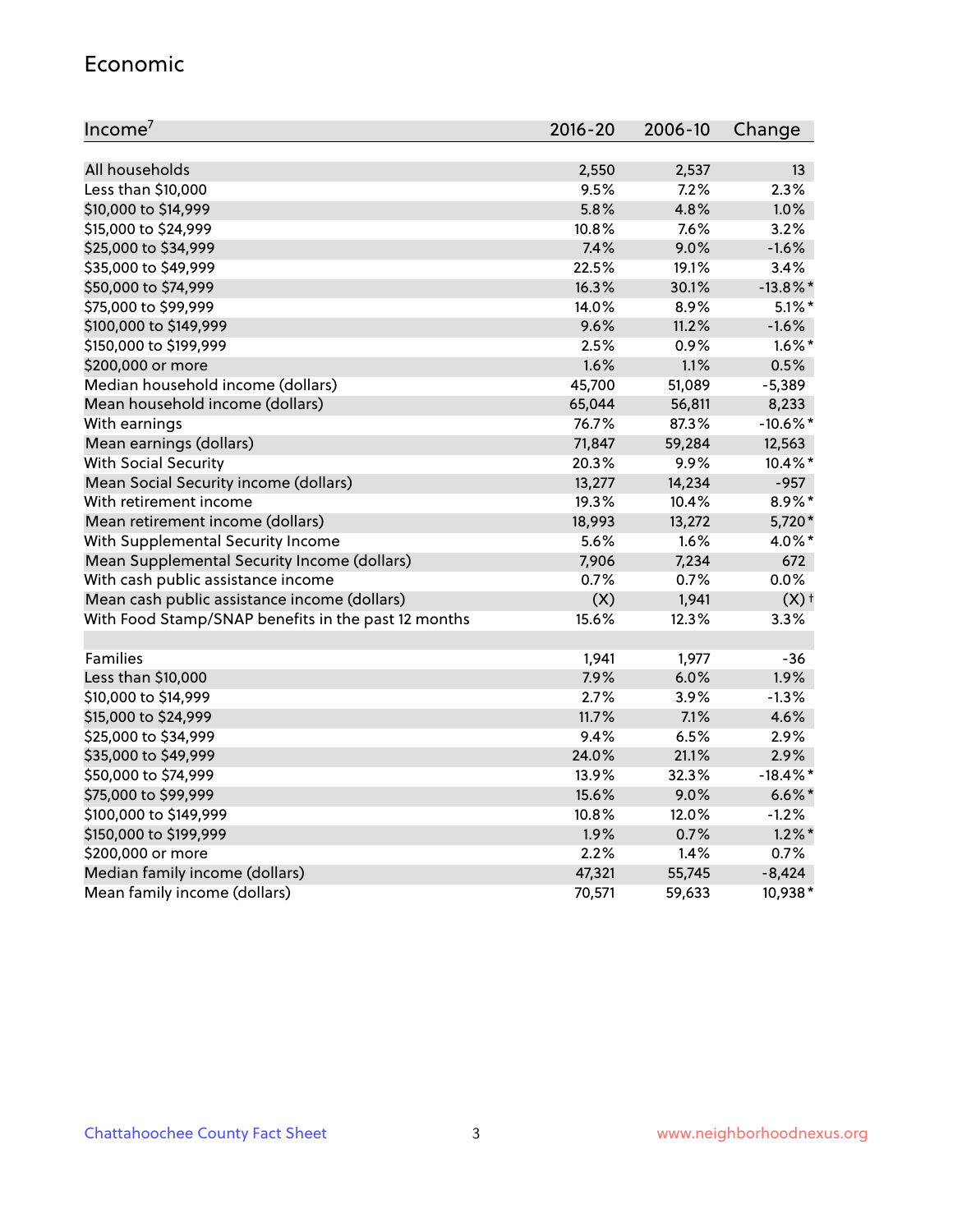### Economic, continued...

| Income, continued <sup>8</sup>                           | $2016 - 20$ | 2006-10 | Change     |
|----------------------------------------------------------|-------------|---------|------------|
|                                                          |             |         |            |
| Nonfamily households                                     | 609         | 560     | 49         |
| Median nonfamily income (dollars)                        | 37,250      | 44,118  | $-6,868$   |
| Mean nonfamily income (dollars)                          | 45,749      | 44,900  | 849        |
|                                                          |             |         |            |
| Median earnings for workers (dollars)                    | 25,430      | 33,021  | $-7,591*$  |
| Median earnings for male full-time, year-round workers   | 26,773      | 41,117  | $-14,344*$ |
| (dollars)                                                |             |         |            |
| Median earnings for female full-time, year-round workers | 29,600      | 31,422  | $-1,822$   |
| (dollars)                                                |             |         |            |
|                                                          |             |         |            |
| Per capita income (dollars)                              | 23,894      | 22,202  | 1,692      |
|                                                          |             |         |            |
| Families and People Below Poverty Level <sup>9</sup>     | $2016 - 20$ | 2006-10 | Change     |
|                                                          |             |         |            |
| <b>All families</b>                                      | 17.8%       | 14.7%   | 3.2%       |
| With related children under 18 years                     | 19.7%       | 17.2%   | 2.5%       |
| With related children under 5 years only                 | 23.4%       | 14.5%   | 8.9%       |
| Married couple families                                  | 10.8%       | 6.0%    | 4.8%*      |
| With related children under 18 years                     | 8.1%        | 5.0%    | 3.1%       |
| With related children under 5 years only                 | 12.4%       | 0.0%    | 12.4%      |
| Families with female householder, no husband present     | 39.9%       | 57.4%   | $-17.6%$   |
| With related children under 18 years                     | 49.7%       | 64.5%   | $-14.8%$   |
| With related children under 5 years only                 | 100.0%      | 62.7%   | 37.3%      |
|                                                          |             |         |            |
| All people                                               | 18.1%       | 15.9%   | 2.1%       |
| Under 18 years                                           | 23.6%       | 18.4%   | 5.2%       |
| Related children under 18 years                          | 23.6%       | 18.4%   | 5.2%       |
| Related children under 5 years                           | 27.4%       | 15.6%   | 11.9%      |
| Related children 5 to 17 years                           | 21.1%       | 19.7%   | 1.3%       |
| 18 years and over                                        | 15.5%       | 14.6%   | 0.9%       |
| 18 to 64 years                                           | 16.4%       | 13.1%   | 3.2%       |
| 65 years and over                                        | 3.5%        | 30.7%   | $-27.2%$   |
| People in families                                       | 17.1%       | 14.2%   | 2.9%       |
| Unrelated individuals 15 years and over                  | 24.7%       | 30.0%   | $-5.3%$    |
|                                                          |             |         |            |
| Non-Hispanic white people                                | 11.9%       | 15.5%   | $-3.5%$    |
| Black or African-American people                         | 33.1%       | 20.5%   | 12.6%      |
| Asian people                                             | 37.2%       | 50.0%   | $-12.8%$   |
| Hispanic or Latino people                                | 19.1%       | 4.8%    | 14.2%*     |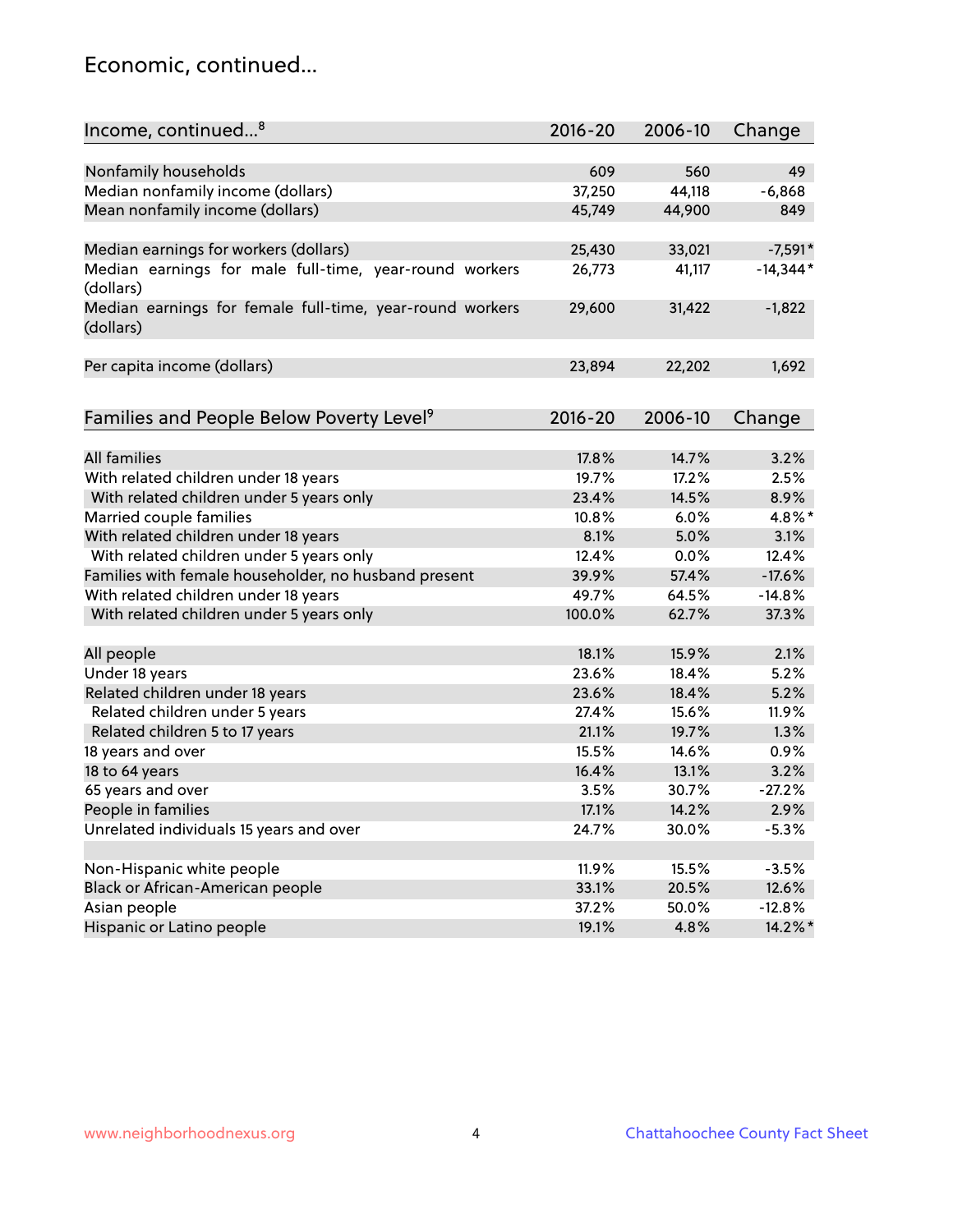# Employment

| Employment Status <sup>10</sup>                                                               | 2010        | 2020    | Change    |
|-----------------------------------------------------------------------------------------------|-------------|---------|-----------|
| In Labor Force                                                                                | 1,988       | 2,218   | 2,218     |
| <b>Unemployment Rate</b>                                                                      | 6.2%        | 10.9%   | $-4.7%$   |
| Industry <sup>11</sup>                                                                        | $2016 - 20$ | 2006-10 | Change    |
|                                                                                               |             |         |           |
| Civilian employed population 16 years and over                                                | 1,889       | 2,043   | $-154$    |
| Agriculture, forestry, fishing and hunting, and mining                                        | 3.3%        | 0.0%    | 3.3%      |
| Construction                                                                                  | 4.6%        | 7.9%    | $-3.3%$   |
| Manufacturing                                                                                 | 5.2%        | 6.8%    | $-1.5%$   |
| Wholesale trade                                                                               | 0.7%        | 1.0%    | $-0.2%$   |
| Retail trade                                                                                  | 14.4%       | 16.3%   | $-1.9%$   |
| Transportation and warehousing, and utilities                                                 | 2.6%        | 5.9%    | $-3.2%$   |
| Information                                                                                   | 0.0%        | 0.7%    | $-0.7%$   |
| Finance and insurance, and real estate and rental and leasing                                 | 5.6%        | 7.2%    | $-1.6%$   |
| Professional, scientific, and management, and administrative<br>and waste management services | 4.4%        | 3.3%    | 1.1%      |
| Educational services, and health care and social assistance                                   | 24.7%       | 17.0%   | $7.7\%$ * |
| Arts, entertainment, and recreation, and accommodation and<br>food services                   | 15.5%       | 9.5%    | 5.9%      |
| Other services, except public administration                                                  | 1.5%        | 3.2%    | $-1.7%$   |
| Public administration                                                                         | 17.4%       | 21.1%   | $-3.7%$   |
| Occupation <sup>12</sup>                                                                      | $2016 - 20$ | 2006-10 | Change    |
|                                                                                               |             |         |           |
| Civilian employed population 16 years and over                                                | 1,889       | 2,043   | $-154$    |
| Management, business, science, and arts occupations                                           | 37.7%       | 30.5%   | 7.2%      |
| Service occupations                                                                           | 18.2%       | 17.9%   | 0.3%      |
| Sales and office occupations                                                                  | 21.0%       | 27.9%   | $-6.9%$   |
| Natural<br>and<br>maintenance<br>resources,<br>construction,<br>occupations                   | 13.1%       | 8.7%    | 4.4%      |
| Production, transportation, and material moving occupations                                   | 10.0%       | 15.0%   | $-5.0%$   |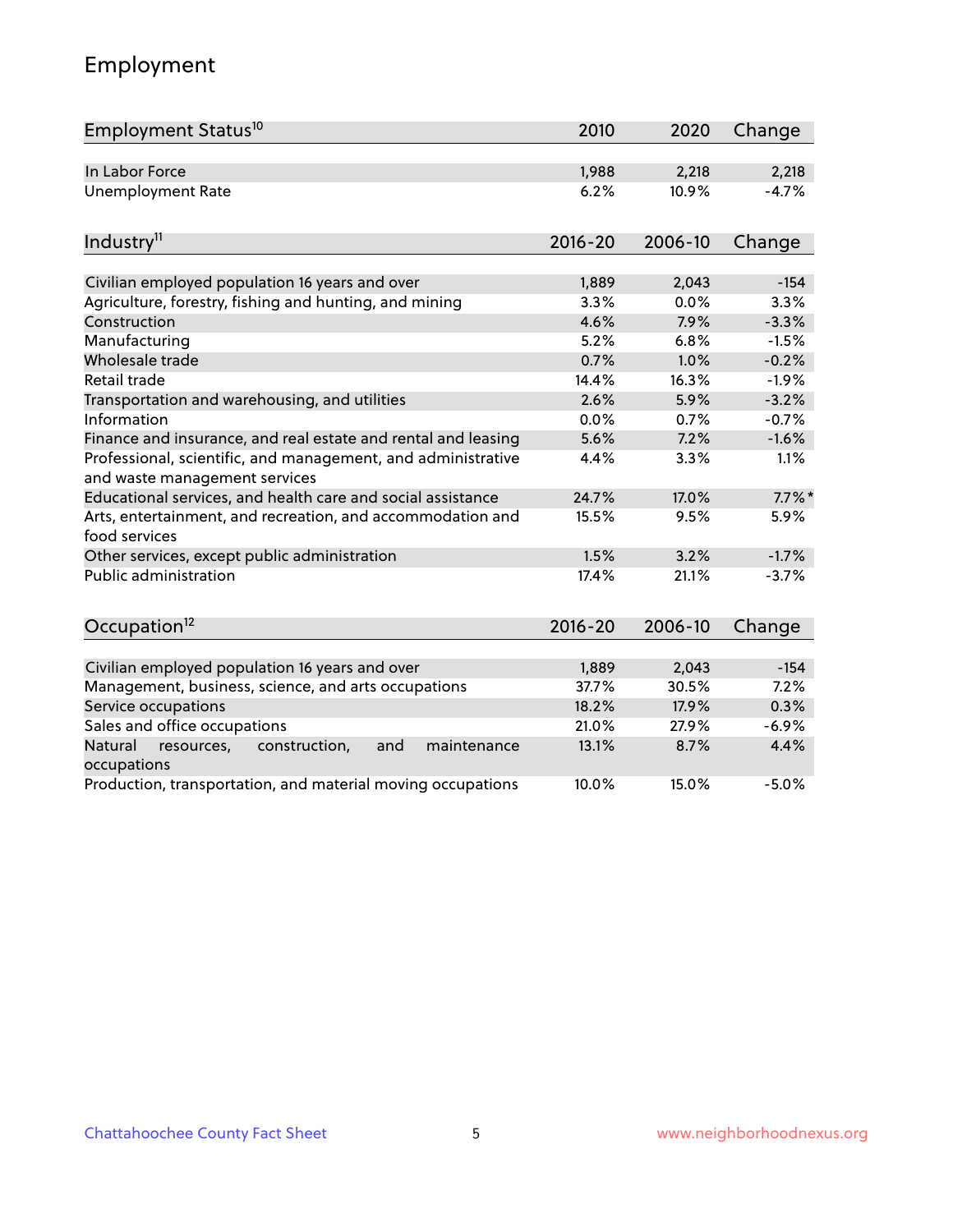# Employment, continued...

| Class of Worker <sup>13</sup>                          | $2016 - 20$ | 2006-10 | Change   |
|--------------------------------------------------------|-------------|---------|----------|
| Civilian employed population 16 years and over         | 1,889       | 2,043   | $-154$   |
| Private wage and salary workers                        | 57.6%       | 63.1%   | $-5.5%$  |
| Government workers                                     | 38.2%       | 32.4%   | 5.8%     |
| Self-employed in own not incorporated business workers | 3.8%        | 4.5%    | $-0.6%$  |
| <b>Unpaid family workers</b>                           | 0.4%        | 0.0%    | 0.4%     |
|                                                        |             |         |          |
| Job Flows <sup>14</sup>                                | 2019        | 2010    | Change   |
| Total Jobs in county                                   | 2,560       | 2,445   | 115      |
| Held by residents of county                            | 8.3%        | 11.6%   | $-3.3%$  |
| Held by non-residents of county                        | 91.7%       | 88.4%   | 3.3%     |
|                                                        |             |         |          |
| Jobs by Industry Sector <sup>15</sup>                  | 2019        | 2010    | Change   |
| Total Jobs in county                                   | 2,560       | 2,445   | 115      |
| Goods Producing sectors                                | 5.7%        | 19.3%   | $-13.6%$ |
| Trade, Transportation, and Utilities sectors           | 4.2%        | 15.3%   | $-11.2%$ |
| All Other Services sectors                             | 90.1%       | 65.4%   | 24.7%    |
|                                                        |             |         |          |
| Total Jobs in county held by county residents          | 212         | 284     | $-72$    |
| <b>Goods Producing sectors</b>                         | 4.7%        | 7.7%    | $-3.0%$  |
| Trade, Transportation, and Utilities sectors           | 9.0%        | 10.6%   | $-1.6%$  |
| All Other Services sectors                             | 86.3%       | 81.7%   | 4.6%     |
| Jobs by Earnings <sup>16</sup>                         | 2019        | 2010    | Change   |
|                                                        |             |         |          |
| Total Jobs in county                                   | 2,560       | 2,445   | 115      |
| Jobs with earnings \$1250/month or less                | 14.4%       | 20.9%   | $-6.5%$  |
| Jobs with earnings \$1251/month to \$3333/month        | 35.0%       | 38.7%   | $-3.7%$  |
| Jobs with earnings greater than \$3333/month           | 50.6%       | 40.4%   | 10.3%    |
| Total Jobs in county held by county residents          | 212         | 284     | $-72$    |
| Jobs with earnings \$1250/month or less                | 34.4%       | 48.6%   | $-14.2%$ |
| Jobs with earnings \$1251/month to \$3333/month        | 49.1%       | 42.6%   | 6.5%     |
| Jobs with earnings greater than \$3333/month           | 16.5%       | 8.8%    | 7.7%     |
|                                                        |             |         |          |
| Jobs by Age of Worker <sup>17</sup>                    | 2019        | 2010    | Change   |
|                                                        |             |         |          |
| Total Jobs in county                                   | 2,560       | 2,445   | 115      |
| Jobs with workers age 29 or younger                    | 12.9%       | 16.8%   | $-3.8%$  |
| Jobs with workers age 30 to 54                         | 59.8%       | 64.3%   | $-4.5%$  |
| Jobs with workers age 55 or older                      | 27.2%       | 18.9%   | 8.3%     |
| Total Jobs in county held by county residents          | 212         | 284     | $-72$    |
| Jobs with workers age 29 or younger                    | 15.1%       | 18.3%   | $-3.2%$  |
| Jobs with workers age 30 to 54                         | 51.4%       | 55.3%   | $-3.9%$  |
| Jobs with workers age 55 or older                      | 33.5%       | 26.4%   | 7.1%     |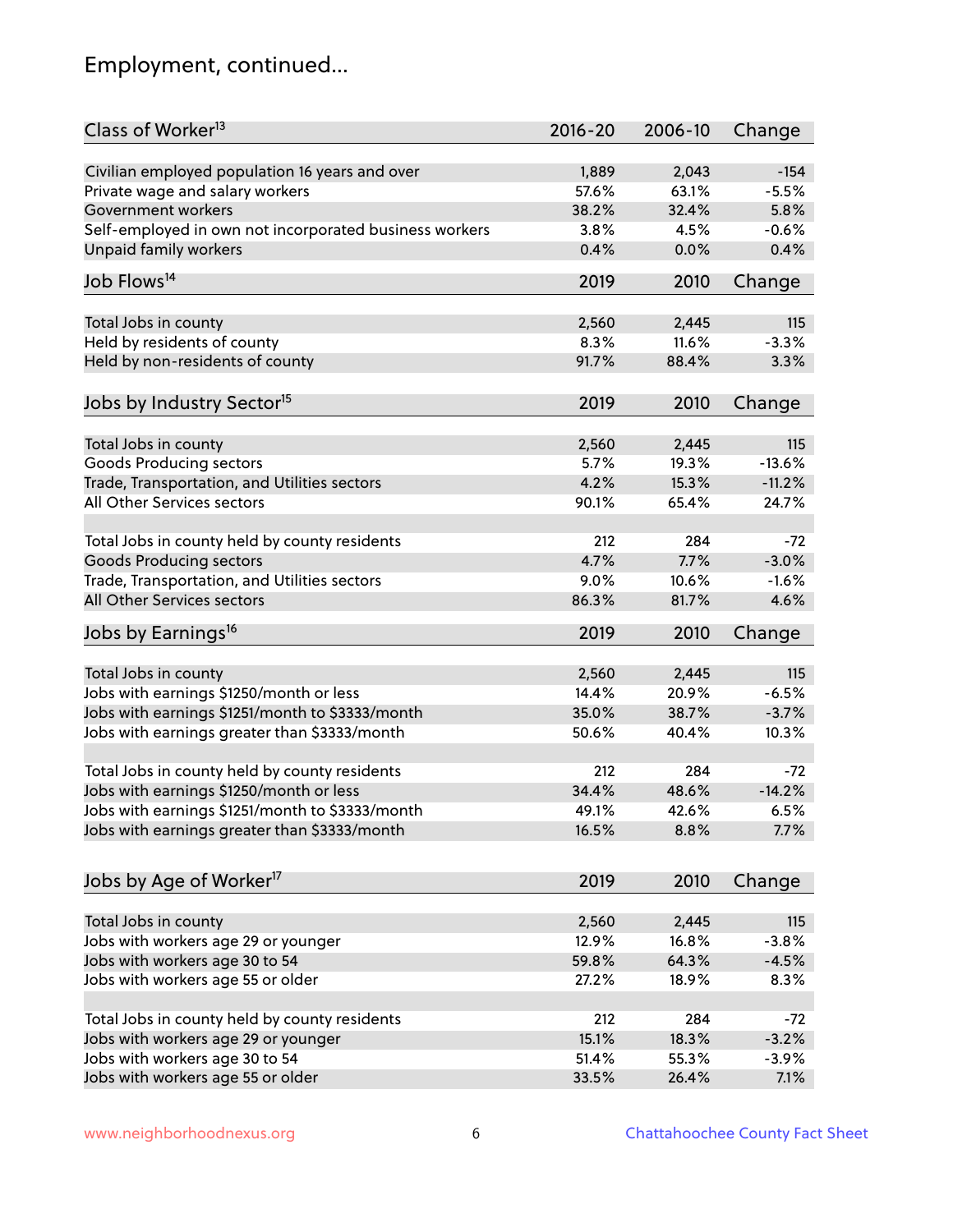#### Education

| Early Learning <sup>18</sup>                        |               |               | 2022              |
|-----------------------------------------------------|---------------|---------------|-------------------|
| Licensed Capacity of Early Learning Centers         |               |               | 0                 |
| Licenced capacity per 1,000 children ages 0-4       |               |               | 0.0               |
| School Enrollment <sup>19</sup>                     | 2022          | 2010          | Change            |
|                                                     |               |               |                   |
| <b>Enrolled in Public School</b>                    | 956           | 901           | 55                |
| White                                               | 47.4%         | 53.7%         | $-6.3%$           |
| <b>Black or African-American</b>                    | 30.0%         | 33.3%         | $-3.3%$           |
| Asian                                               | 0.4%          | 0.0%          | 0.4%              |
| Native American                                     | 0.5%          | 0.0%          | 0.5%              |
| Pacific Islander                                    | 0.9%          | 0.0%          | 0.0%              |
| <b>Biracial or Multi-Racial</b>                     | 6.1%          | 0.0%          | 6.1%              |
| Hispanic or Latino                                  | 14.6%         | 8.8%          | 5.9%              |
| Georgia Milestones: 3rd Grade Reading <sup>20</sup> |               |               | 2019              |
|                                                     |               |               |                   |
| <b>Number of Students Tested</b>                    |               |               | 46                |
| Proficient or Distinguished                         |               |               | 47.8%             |
| Georgia Milestones: 8th Grade Math <sup>21</sup>    |               |               | 2019              |
| <b>Number of Students Tested</b>                    |               |               | 59                |
| Proficient or Distinguished                         |               |               | 15.3%             |
|                                                     |               |               |                   |
| Graduation Rates <sup>22</sup>                      | 2021          | 2012          | Change            |
|                                                     |               |               |                   |
| Cohort                                              | 93<br>93.5%   | 103<br>60.2%  | $-10$<br>33.4%    |
| <b>High School Graduation Rate</b>                  |               |               |                   |
| Educational Attainment <sup>23</sup>                | $2016 - 20$   | 2006-10       | Change            |
|                                                     |               |               |                   |
| Population 25 years and over<br>Less than 9th grade | 4,876<br>2.6% | 5,946<br>2.4% | $-1,070*$<br>0.2% |
| 9th to 12th grade, no diploma                       | 3.2%          | 4.4%          | $-1.2%$           |
| High school graduate (includes equivalency)         | 30.9%         | 21.0%         | 9.9%*             |
| Some college, no degree                             | 28.9%         | 27.7%         | 1.2%              |
|                                                     |               |               |                   |
| Associate's degree                                  | 7.4%          | 13.0%         | $-5.6\%$ *        |
| Bachelor's degree                                   | 18.0%         | 23.9%         | $-5.9%$           |
| Graduate or professional degree                     | 8.9%          | 7.5%          | 1.4%              |
| Percent high school graduate or higher              | 94.2%         | 93.2%         | 1.0%              |
| Percent bachelor's degree or higher                 | 27.0%         | 31.5%         | $-4.5%$           |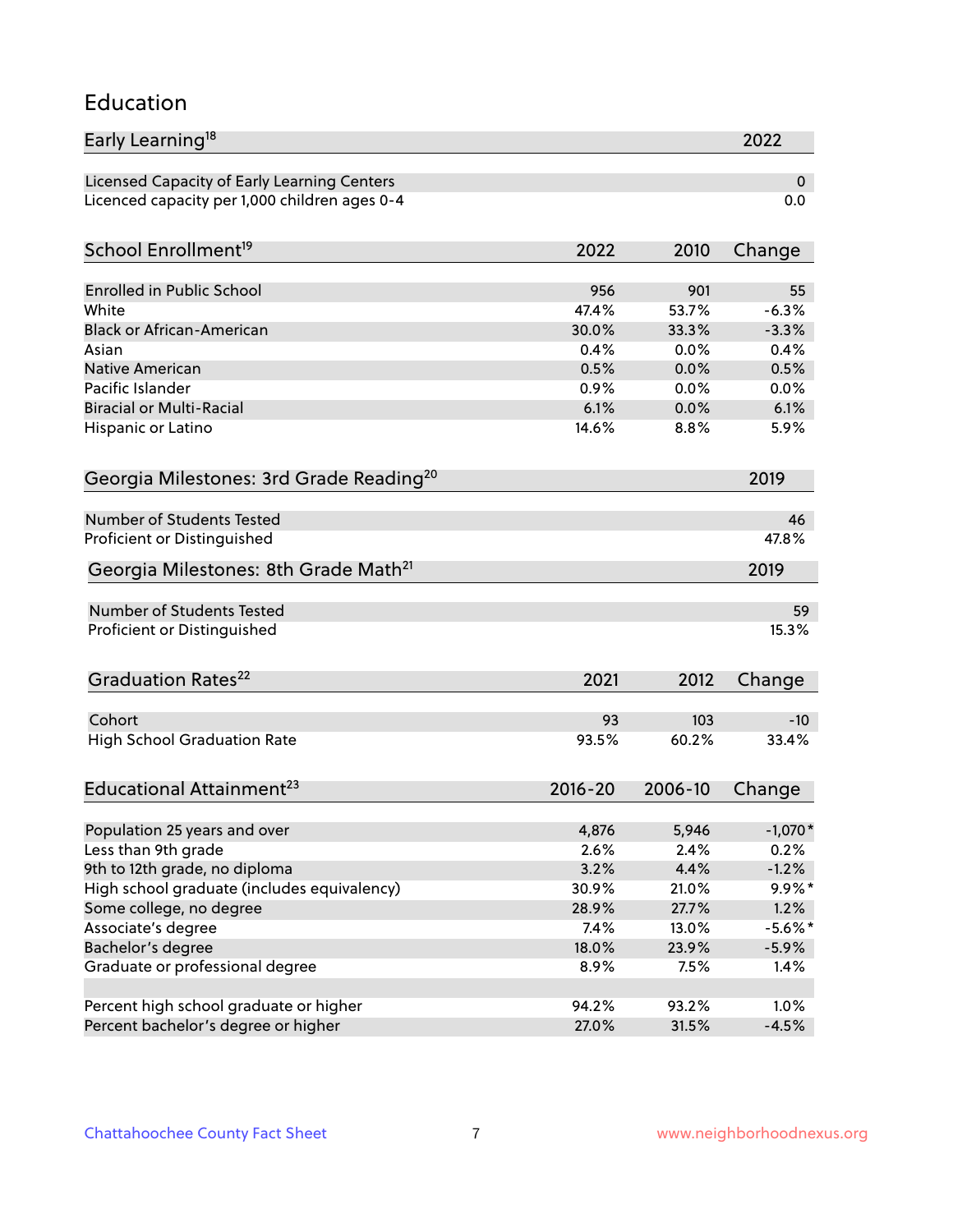### Housing

| Households by Type <sup>24</sup>                     | 2016-20     | 2006-10 | Change      |
|------------------------------------------------------|-------------|---------|-------------|
|                                                      |             |         |             |
| <b>Total households</b>                              | 2,550       | 2,537   | 13          |
| Family households (families)                         | 76.1%       | 77.9%   | $-1.8%$     |
| With own children under 18 years                     | 49.3%       | 54.3%   | $-5.0%$     |
| Married-couple family                                | 51.8%       | 61.2%   | $-9.4\%$ *  |
| With own children of the householder under 18 years  | 34.9%       | 42.1%   | $-7.2%$     |
| Male householder, no wife present, family            | 5.0%        | 3.2%    | 1.7%        |
| With own children of the householder under 18 years  | 3.0%        | 1.5%    | 1.4%        |
| Female householder, no husband present, family       | 19.4%       | 13.5%   | 5.9%        |
| With own children of the householder under 18 years  | 11.5%       | 10.7%   | 0.8%        |
| Nonfamily households                                 | 23.9%       | 22.1%   | 1.8%        |
| Householder living alone                             | 20.7%       | 18.9%   | 1.8%        |
| 65 years and over                                    | 4.9%        | 1.9%    | $3.0\%$ *   |
|                                                      |             |         |             |
| Households with one or more people under 18 years    | 52.5%       | 57.1%   | $-4.5%$     |
| Households with one or more people 65 years and over | 11.5%       | 10.1%   | 1.4%        |
|                                                      |             |         |             |
| Average household size                               | 2.75        | 3.39    | $-0.63$     |
| Average family size                                  | 3.15        | 3.85    | $-0.71$     |
|                                                      |             |         |             |
| Housing Occupancy <sup>25</sup>                      | $2016 - 20$ | 2006-10 | Change      |
|                                                      |             |         |             |
| Total housing units                                  | 3,341       | 3,374   | $-33$       |
| Occupied housing units                               | 76.3%       | 75.2%   | 1.1%        |
| Vacant housing units                                 | 23.7%       | 24.8%   | $-1.1%$     |
|                                                      |             |         |             |
| Homeowner vacancy rate                               | 0.0         | 0.0     | 0.0         |
| Rental vacancy rate                                  | 4.2         | 17.9    | $-13.7*$    |
|                                                      |             |         |             |
| Units in Structure <sup>26</sup>                     | 2016-20     | 2006-10 | Change      |
|                                                      |             |         |             |
| Total housing units                                  | 3,341       | 3,374   | $-33$       |
| 1-unit, detached                                     | 33.3%       | 31.2%   | 2.1%        |
| 1-unit, attached                                     | 18.5%       | 12.4%   | $6.0\%$ *   |
| 2 units                                              | 6.0%        | 16.6%   | $-10.6\%$ * |
| 3 or 4 units                                         | 11.5%       | 7.8%    | 3.7%        |
| 5 to 9 units                                         | 7.1%        | 11.1%   | $-3.9%$     |
| 10 to 19 units                                       | 0.5%        | 0.7%    | $-0.3%$     |
| 20 or more units                                     | 2.6%        | 3.2%    | $-0.6%$     |
| Mobile home                                          | 20.5%       | 17.0%   | 3.5%        |
| Boat, RV, van, etc.                                  | 0.0%        | 0.0%    | $0.0\%$     |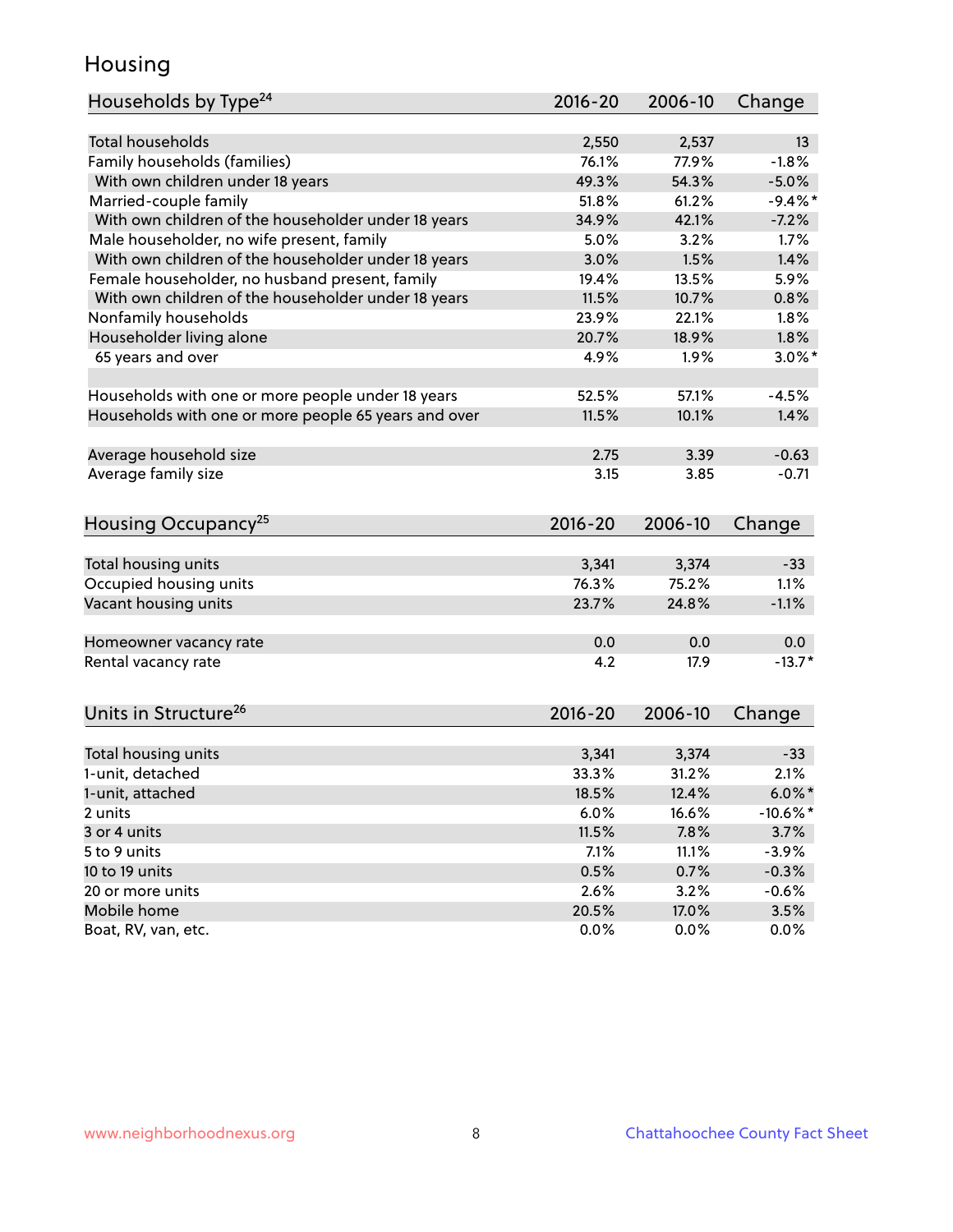# Housing, Continued...

| Year Structure Built <sup>27</sup>             | 2016-20     | 2006-10 | Change      |
|------------------------------------------------|-------------|---------|-------------|
| Total housing units                            | 3,341       | 3,374   | $-33$       |
| Built 2014 or later                            | 1.1%        | (X)     | (X)         |
| Built 2010 to 2013                             | 1.4%        | (X)     | (X)         |
| Built 2000 to 2009                             | 6.6%        | 7.4%    | $-0.8%$     |
| Built 1990 to 1999                             | 11.9%       | 14.8%   | $-2.9%$     |
| Built 1980 to 1989                             | 21.0%       | 10.2%   | 10.7%*      |
| Built 1970 to 1979                             | 18.2%       | 18.7%   | $-0.5%$     |
| Built 1960 to 1969                             | 11.5%       | 15.2%   | $-3.7%$     |
| Built 1950 to 1959                             | 6.2%        | 17.6%   | $-11.4\%$ * |
| Built 1940 to 1949                             | 3.1%        | 4.5%    | $-1.4%$     |
| Built 1939 or earlier                          | 19.0%       | 11.5%   | $7.5\%$ *   |
|                                                |             |         |             |
| Housing Tenure <sup>28</sup>                   | $2016 - 20$ | 2006-10 | Change      |
| Occupied housing units                         | 2,550       | 2,537   | 13          |
| Owner-occupied                                 | 24.3%       | 31.3%   | $-7.1\%$ *  |
| Renter-occupied                                | 75.7%       | 68.7%   | 7.1%        |
| Average household size of owner-occupied unit  | 2.29        | 3.15    | $-0.86*$    |
| Average household size of renter-occupied unit | 2.90        | 3.49    | $-0.59$     |
| Residence 1 Year Ago <sup>29</sup>             | 2016-20     | 2006-10 | Change      |
| Population 1 year and over                     | 10,291      | 11,666  | $-1,375*$   |
| Same house                                     | 61.5%       | 51.6%   | 9.8%        |
| Different house in the U.S.                    | 36.3%       | 39.8%   | $-3.6%$     |
| Same county                                    | 3.8%        | 1.9%    | 1.9%        |
| Different county                               | 32.5%       | 37.9%   | $-5.4%$     |
| Same state                                     | 6.4%        | 4.9%    | 1.5%        |
| Different state                                | 26.1%       | 33.0%   | $-6.9%$     |
| Abroad                                         | 2.3%        | 8.5%    | $-6.3\%$ *  |
| Value of Housing Unit <sup>30</sup>            | 2016-20     | 2006-10 | Change      |
|                                                |             |         |             |
| Owner-occupied units                           | 619         | 795     | $-176*$     |
| Less than \$50,000                             | 36.2%       | 33.1%   | 3.1%        |
| \$50,000 to \$99,999                           | 21.8%       | 26.4%   | $-4.6%$     |
| \$100,000 to \$149,999                         | 20.2%       | 11.6%   | $8.6\%$ *   |
| \$150,000 to \$199,999                         | 10.2%       | 12.2%   | $-2.0%$     |
| \$200,000 to \$299,999                         | 7.1%        | 4.0%    | 3.1%        |
| \$300,000 to \$499,999                         | 3.9%        | 2.5%    | 1.4%        |
| \$500,000 to \$999,999                         | 0.6%        | 5.2%    | $-4.5%$     |
| \$1,000,000 or more                            | 0.0%        | 5.0%    | $-5.0%$     |
| Median (dollars)                               | 82,000      | 91,900  | $-9,900$    |
| Mortgage Status <sup>31</sup>                  | $2016 - 20$ | 2006-10 | Change      |
| Owner-occupied units                           | 619         | 795     | $-176*$     |
| Housing units with a mortgage                  | 39.3%       | 54.0%   | $-14.7%$ *  |
| Housing units without a mortgage               | 60.7%       | 46.0%   | 14.7%*      |
|                                                |             |         |             |

Chattahoochee County Fact Sheet 9 9 9 www.neighborhoodnexus.org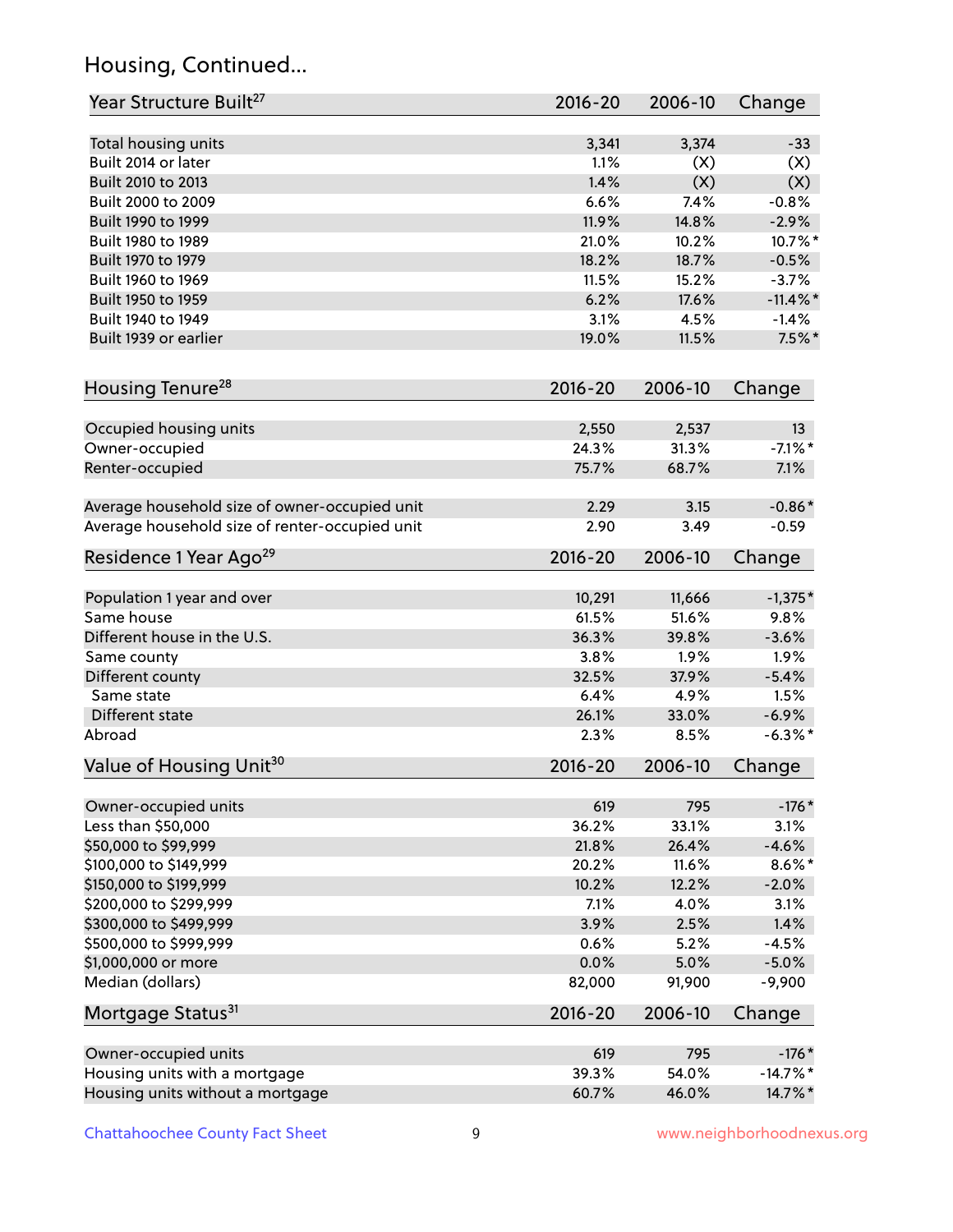# Housing, Continued...

| Selected Monthly Owner Costs <sup>32</sup>                                            | 2016-20   | 2006-10   | Change          |
|---------------------------------------------------------------------------------------|-----------|-----------|-----------------|
| Housing units with a mortgage                                                         | 243       | 429       | $-186*$         |
| Less than \$300                                                                       | 0.0%      | 0.0%      | $0.0\%$         |
| \$300 to \$499                                                                        | 1.6%      | 7.0%      | $-5.3%$         |
| \$500 to \$999                                                                        | 24.7%     | 52.4%     | $-27.8\%$ *     |
| \$1,000 to \$1,499                                                                    | 53.9%     | 30.5%     | 23.4%*          |
| \$1,500 to \$1,999                                                                    | 12.8%     | 7.2%      | 5.5%            |
| \$2,000 to \$2,999                                                                    | 7.0%      | 2.8%      | 4.2%            |
| \$3,000 or more                                                                       | 0.0%      | 0.0%      | $0.0\%$         |
| Median (dollars)                                                                      | 1,160     | 949       | $211*$          |
| Housing units without a mortgage                                                      | 376       | 366       | 10 <sup>°</sup> |
| Less than \$150                                                                       | 8.2%      | 6.0%      | 2.2%            |
| \$150 to \$249                                                                        | 23.9%     | 16.7%     | 7.3%            |
| \$250 to \$349                                                                        | 10.6%     | 30.3%     | $-19.7%$        |
| \$350 to \$499                                                                        | 15.4%     | 23.0%     | $-7.5%$         |
| \$500 to \$699                                                                        | 40.7%     | 21.3%     | 19.4%*          |
| \$700 or more                                                                         | 1.1%      | 2.7%      | $-1.7%$         |
| Median (dollars)                                                                      | 381       | 332       | 49              |
| Selected Monthly Owner Costs as a Percentage of<br>Household Income <sup>33</sup>     |           |           | Change          |
| Housing units with a mortgage (excluding units where<br>SMOCAPI cannot be computed)   | 243       | 406       | $-163$          |
| Less than 20.0 percent                                                                | 41.6%     | 52.2%     | $-10.7%$        |
| 20.0 to 24.9 percent                                                                  | 28.4%     | 9.9%      | 18.5%*          |
| 25.0 to 29.9 percent                                                                  | 6.6%      | 7.1%      | $-0.6%$         |
| 30.0 to 34.9 percent                                                                  | 2.9%      | 2.7%      | 0.2%            |
| 35.0 percent or more                                                                  | 20.6%     | 28.1%     | $-7.5%$         |
| Not computed                                                                          | $\pmb{0}$ | 23        | $-23$           |
| Housing unit without a mortgage (excluding units where<br>SMOCAPI cannot be computed) | 353       | 366       | $-13$           |
| Less than 10.0 percent                                                                | 35.4%     | 53.3%     | $-17.9%$ *      |
| 10.0 to 14.9 percent                                                                  | 13.9%     | 13.4%     | 0.5%            |
| 15.0 to 19.9 percent                                                                  | 8.2%      | 6.0%      | 2.2%            |
| 20.0 to 24.9 percent                                                                  | 17.3%     | 3.6%      | 13.7%*          |
| 25.0 to 29.9 percent                                                                  | 2.0%      | 5.5%      | $-3.5%$         |
| 30.0 to 34.9 percent                                                                  | 5.7%      | 7.4%      | $-1.7%$         |
| 35.0 percent or more                                                                  | 17.6%     | 10.9%     | 6.6%            |
| Not computed                                                                          | 23        | $\pmb{0}$ | 23              |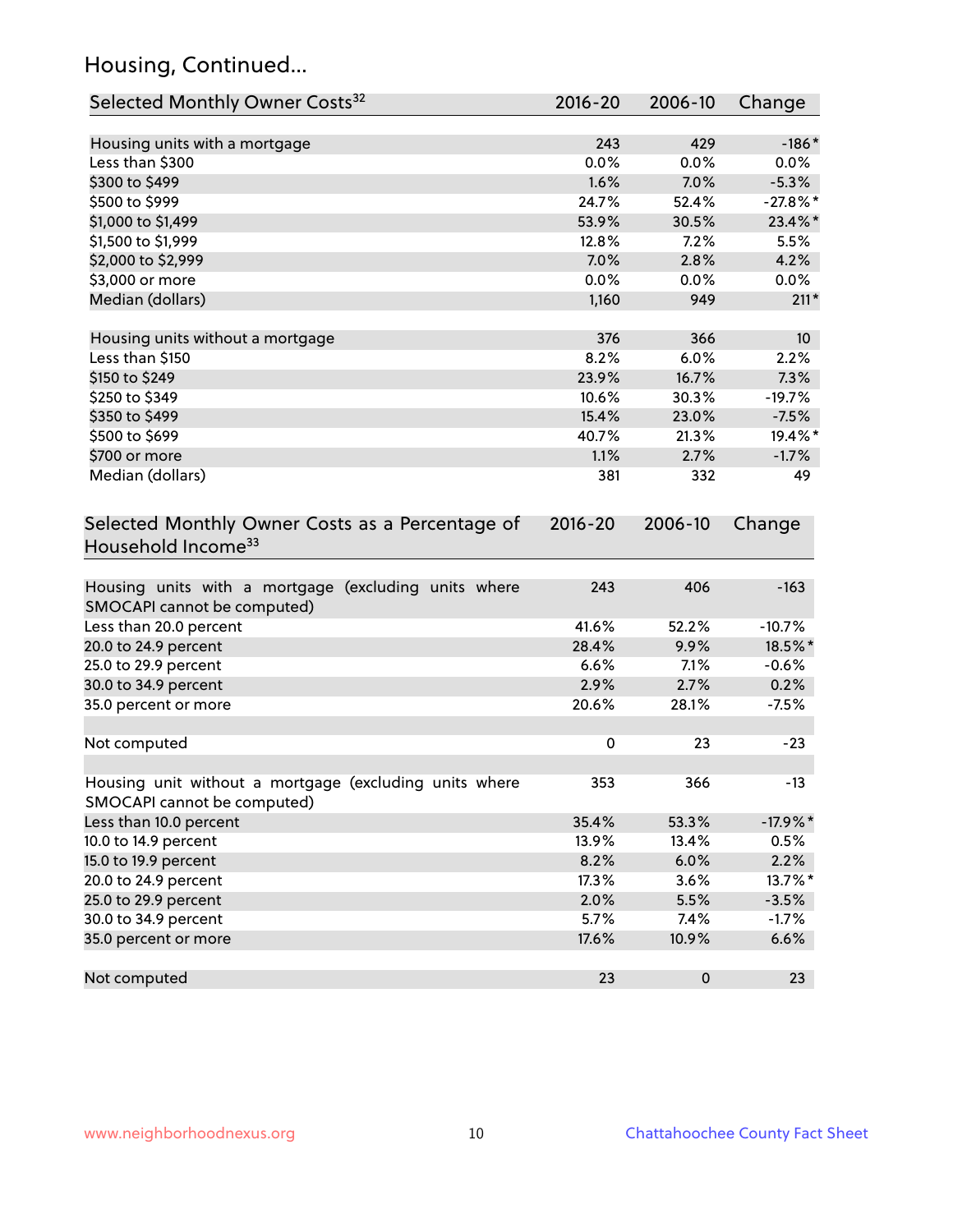# Housing, Continued...

| Gross Rent <sup>34</sup>                                                       | $2016 - 20$ | 2006-10 | Change      |
|--------------------------------------------------------------------------------|-------------|---------|-------------|
|                                                                                |             |         |             |
| Occupied units paying rent                                                     | 1,827       | 1,538   | 289         |
| Less than \$200                                                                | 0.0%        | $0.0\%$ | 0.0%        |
| \$200 to \$499                                                                 | 10.8%       | 3.1%    | 7.8%        |
| \$500 to \$749                                                                 | 11.7%       | 8.8%    | 2.9%        |
| \$750 to \$999                                                                 | 12.6%       | 7.3%    | 5.3%        |
| \$1,000 to \$1,499                                                             | 45.9%       | 69.5%   | $-23.6\%$ * |
| \$1,500 to \$1,999                                                             | 16.3%       | 10.9%   | 5.4%        |
| \$2,000 or more                                                                | 2.7%        | 0.5%    | $2.3\%$ *   |
| Median (dollars)                                                               | 1,135       | 1,181   | $-46$       |
| No rent paid                                                                   | 104         | 204     | $-100$      |
| Gross Rent as a Percentage of Household Income <sup>35</sup>                   | $2016 - 20$ | 2006-10 | Change      |
| Occupied units paying rent (excluding units where GRAPI<br>cannot be computed) | 1,768       | 1,469   | 299         |
| Less than 15.0 percent                                                         | 12.3%       | 1.8%    | 10.5%*      |
| 15.0 to 19.9 percent                                                           | 16.1%       | 13.7%   | 2.4%        |
| 20.0 to 24.9 percent                                                           | 13.6%       | 21.9%   | $-8.3%$     |
| 25.0 to 29.9 percent                                                           | 17.9%       | 14.6%   | 3.4%        |
| 30.0 to 34.9 percent                                                           | 7.5%        | 17.8%   | $-10.4%$    |
| 35.0 percent or more                                                           | 32.6%       | 30.3%   | 2.3%        |

Not computed and the computed computed in the computed of the computed in the computed in the computed in the computed in the computed in the computed in the computed in the computed in the computed in the computed in the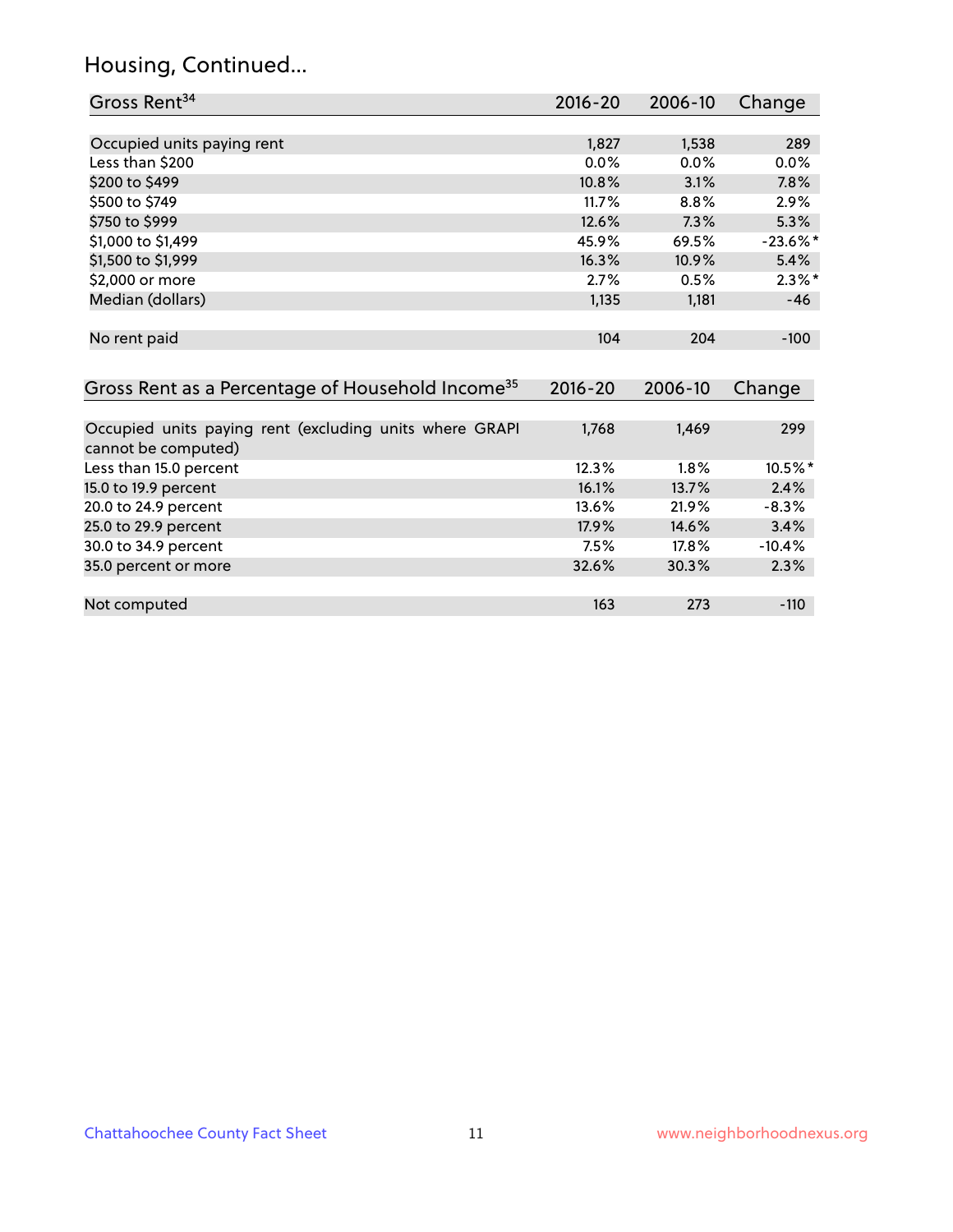# Community Involvement

| 2020  |
|-------|
|       |
| 3,908 |
| 1.569 |
| 40.1% |
|       |

## Transportation

| Commuting to Work <sup>37</sup>           | 2016-20     | 2006-10 | Change      |
|-------------------------------------------|-------------|---------|-------------|
|                                           |             |         |             |
| Workers 16 years and over                 | 6,230       | 6,353   | $-123$      |
| Car, truck, or van - drove alone          | 53.4%       | 49.1%   | $4.3\%$     |
| Car, truck, or van - carpooled            | 11.7%       | 6.0%    | $5.7\%$ *   |
| Public transportation (excluding taxicab) | 0.9%        | 0.7%    | 0.2%        |
| Walked                                    | 16.5%       | 2.6%    | 13.9%*      |
| Other means                               | 2.0%        | 2.3%    | $-0.3\%$    |
| Worked at home                            | 15.5%       | 39.2%   | $-23.8\%$ * |
| Mean travel time to work (minutes)        | 11.1        | 15.6    | $-4.4*$     |
| Vehicles Available <sup>38</sup>          | $2016 - 20$ | 2006-10 | Change      |
|                                           |             |         |             |
| Occupied housing units                    | 2,550       | 2,537   | 13          |
| No vehicles available                     | 5.0%        | 3.5%    | 1.5%        |
| 1 vehicle available                       | 32.6%       | 22.8%   | $9.8\%$ *   |
| 2 vehicles available                      | 46.4%       | 52.3%   | $-5.8%$     |
| 3 or more vehicles available              | 16.0%       | 21.5%   | $-5.5%$     |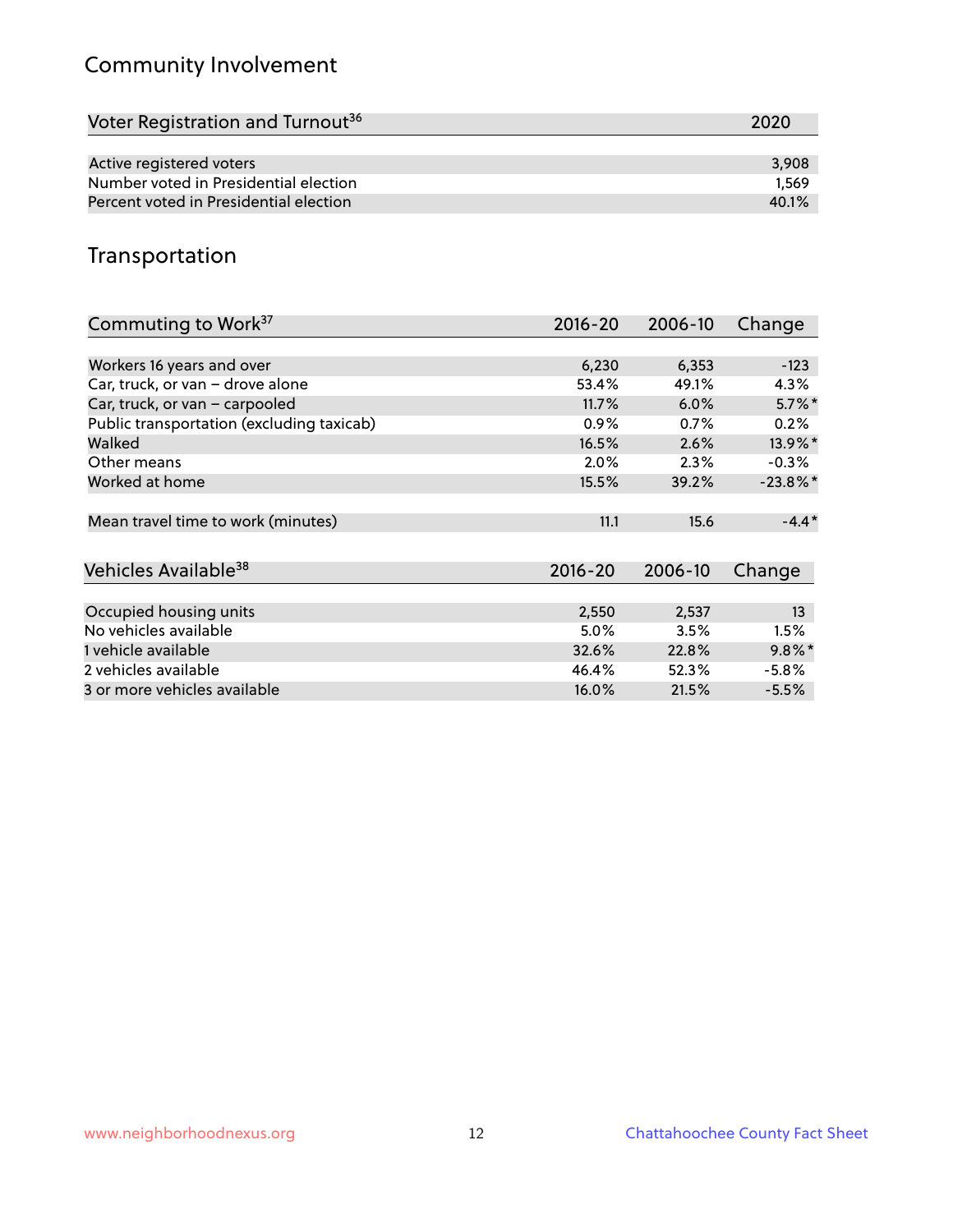#### Health

| Health Insurance coverage <sup>39</sup> | 2016-20 |
|-----------------------------------------|---------|
|-----------------------------------------|---------|

| Civilian Noninstitutionalized Population                | 5,860 |
|---------------------------------------------------------|-------|
| With health insurance coverage                          | 95.1% |
| With private health insurance coverage                  | 75.6% |
| With public health coverage                             | 27.2% |
| No health insurance coverage                            | 4.9%  |
| Civilian Noninstitutionalized Population Under 19 years | 2,255 |
| No health insurance coverage                            | 0.0%  |
| Civilian Noninstitutionalized Population 19 to 64 years | 3,288 |
| In labor force:                                         | 1,860 |
| Employed:                                               | 1,615 |
| With health insurance coverage                          | 92.8% |
| With private health insurance coverage                  | 62.0% |
| With public coverage                                    | 10.5% |
| No health insurance coverage                            | 7.2%  |
| Unemployed:                                             | 245   |
| With health insurance coverage                          | 71.0% |
| With private health insurance coverage                  | 62.0% |
| With public coverage                                    | 10.6% |
| No health insurance coverage                            | 29.0% |
| Not in labor force:                                     | 1,428 |
| With health insurance coverage                          | 92.9% |
| With private health insurance coverage                  | 66.8% |
| With public coverage                                    | 39.1% |
| No health insurance coverage                            | 7.1%  |

| <b>Health Factors</b> | <b>Most Recent</b> |
|-----------------------|--------------------|
|                       |                    |

| Premature Death (YPLL before age 75 per 100,000 population, age-adjusted) <sup>40</sup> | 9,156.0 |
|-----------------------------------------------------------------------------------------|---------|
| Average number of Physically Unhealthy Days <sup>41</sup>                               | 4.7     |
| Average number of Mentally Unhealthy Days <sup>42</sup>                                 | 5.1     |
| Low Birthweight Births <sup>43</sup>                                                    | $8.9\%$ |
| Diabetes Prevalence <sup>44</sup>                                                       | 13.6%   |
| HIV Prevalence (per 100,000 population) <sup>45</sup>                                   | 135.2   |
| Rate, Deduplicated ER Visits for Asthma, Ages 0-17 <sup>46</sup>                        | 332.2   |